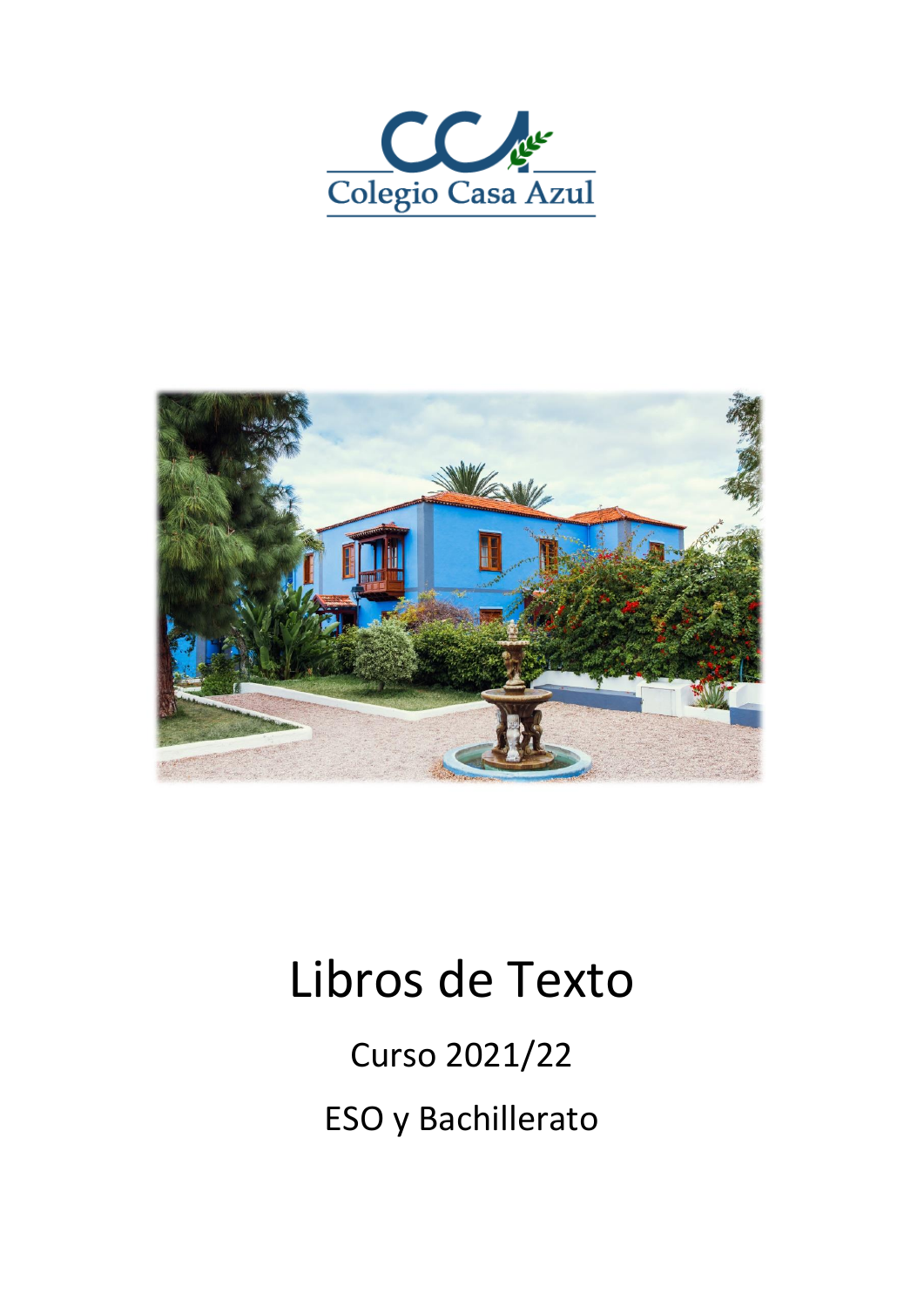

| <b>MATERIA</b>                | <b>NOMBRE DEL LIBRO</b>                                                               | <b>ISBN</b>       | <b>EDITORIAL</b>        |
|-------------------------------|---------------------------------------------------------------------------------------|-------------------|-------------------------|
| <b>LENGUA</b>                 | LENGUA CASTELLANA, SAVIA<br>NUEVA GENERACIÓN                                          | 978-8-491-82319-3 | <b>SM</b>               |
| <b>LENGUA</b>                 | LECTURA: ASTROLABIO, PACO<br><b>ROMEU</b>                                             | 978-8-469-84832-6 | <b>ANAYA</b>            |
| <b>LENGUA</b>                 | LECTURA: MARES DE PLÁSTICO.<br><b>ANA ALONSO</b>                                      | 978-8-469-86613-9 | <b>ANAYA</b>            |
| <b>ALEMÁN</b>                 | <b>GENIAL KLICK A1.1 LIBRO DEL</b><br><b>ALUMNO</b>                                   | 978-3-126-05270-2 | KLETT/<br>LANGENSCHEIDT |
| <b>ALEMÁN</b>                 | <b>GENIAL KLICK A1.1 LIBRO DE</b><br><b>EJERCICIOS CASTELLANO</b>                     | 978-3-126-05271-9 | KLETT/<br>LANGENSCHEIDT |
| <b>INGLÉS</b>                 | PREPARE! STUDENT'S BOOK. LEVEL<br>3                                                   | 978-1-108-43329-7 | CAMBRIDGE               |
| <b>INGLÉS</b>                 | <b>LECTURA ARTEMIS FOWL</b>                                                           | 978-0-241-46328-4 | <b>PENGUIN READERS</b>  |
| <b>INGLÉS</b>                 | A2 KEY FOR SCHOOLS TRAINER                                                            | 978-1-108-52581-7 | CAMBRIDGE               |
| <b>INGLÉS</b>                 | <b>KET SAMPLE PAPERS</b>                                                              |                   | <b>CCA</b>              |
| <b>INGLÉS</b>                 | DICCIONARIO OXFORD POCKET 5ª<br>EDICIÓN (ALUMNOS NUEVOS O<br><b>QUE NO LO TENGAN)</b> | 978-0-19-421168-0 | <b>OXFORD</b>           |
| <b>GEOGRAFÍA</b>              | <b>GEOGRAFÍA E HISTORIA</b>                                                           | 978-8-467-58666-4 | <b>SM</b>               |
| ED. PLÁSTICA<br><b>VISUAL</b> | EDUCACIÓN PLÁSTICA VISUAL<br>Y AUDIOVISUAL I. PROYECTO<br><b>SAVIA</b>                | 978-8-467-57608-5 | <b>SM</b>               |
| <b>RELIGIÓN</b>               | RELIGIÓN CATÓLICA PROYECTO<br><b>SILOÉ</b>                                            | 978-8-491-82488-6 | <b>SM</b>               |
| <b>BIOLOGÍA</b>               | <b>BIOLOGÍA, PROYECTO SAVIA</b>                                                       | 978-8-467-58339-7 | <b>SM</b>               |





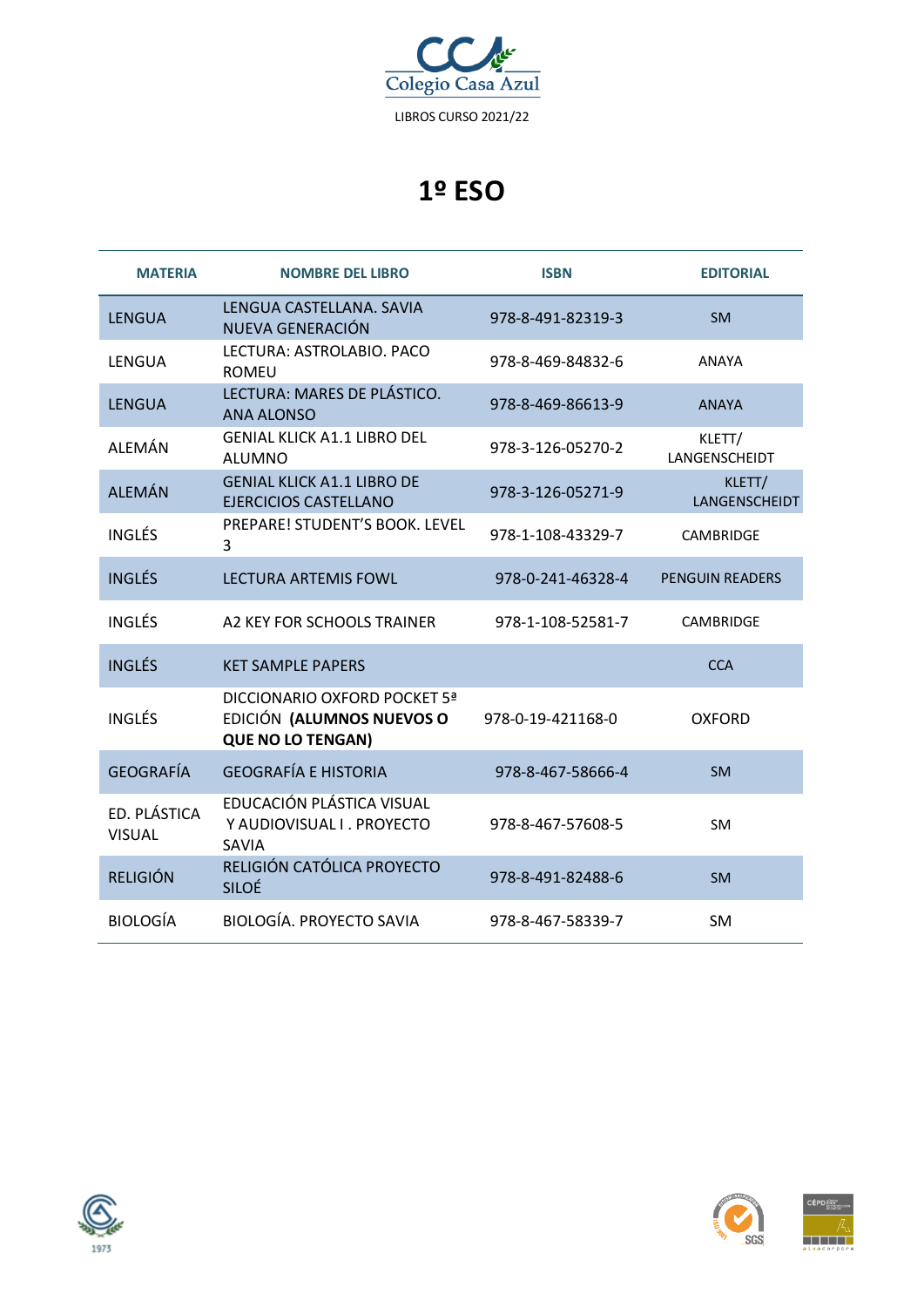

| <b>MATERIA</b>                        | <b>NOMBRE DEL LIBRO</b>                                | <b>ISBN</b>       | <b>LICENCIA</b><br><b>DIGITAL</b> | <b>EDITORIAL</b>               |
|---------------------------------------|--------------------------------------------------------|-------------------|-----------------------------------|--------------------------------|
| <b>ALEMÁN</b>                         | <b>GENIAL KLICK A1.2 LIBRO DEL</b><br><b>ALUMNO</b>    | 978-3-12-605272-6 | ☑                                 | KLETT/<br><b>LANGENSCHEIDT</b> |
| <b>ALEMÁN</b>                         | <b>GENIAL KLICK A1.2 LIBRO DE</b><br><b>EJERCICIOS</b> | 978-3-12-605273-3 | ☑                                 | KLETT/<br>LANGENSCHEIDT        |
| LENGUA                                | LENGUA Y LITERATURA                                    | 978-8-49-1075202  | ☑                                 | <b>SM</b>                      |
| <b>INGLÉS</b>                         | PREPARACIÓN CAMBRIDGE                                  |                   | ☑                                 | <b>RICHMOND</b>                |
| <b>INGLÉS</b>                         | PREPARE! STUDENT'S BOOK. LEVEL<br>5                    | 978-84-903-6948-7 | ☑                                 | <b>CAMBRIDGE</b>               |
| <b>RELIGIÓN</b>                       | RELIGIÓN CATÓLICA                                      | 978-8-413-18534-7 | ☑                                 | <b>SM</b>                      |
| <b>FÍSICA Y</b><br>QUÍMICA            | FÍSICA Y QUÍMICA                                       | 978-84-910-75189  | ☑                                 | <b>SM</b>                      |
| <b>GEOGRAFÍA E</b><br><b>HISTORIA</b> | <b>GEOGRAFÍA E HISTORIA</b>                            | 978-84-910-74977  | ☑                                 | <b>SM</b>                      |
|                                       | <b>ENTORNO VIRTUAL</b>                                 |                   | ☑                                 |                                |
|                                       | LICENCIA PRODUCTIVIDAD Y<br>SEGURIDAD 1:1              |                   | ☑                                 |                                |



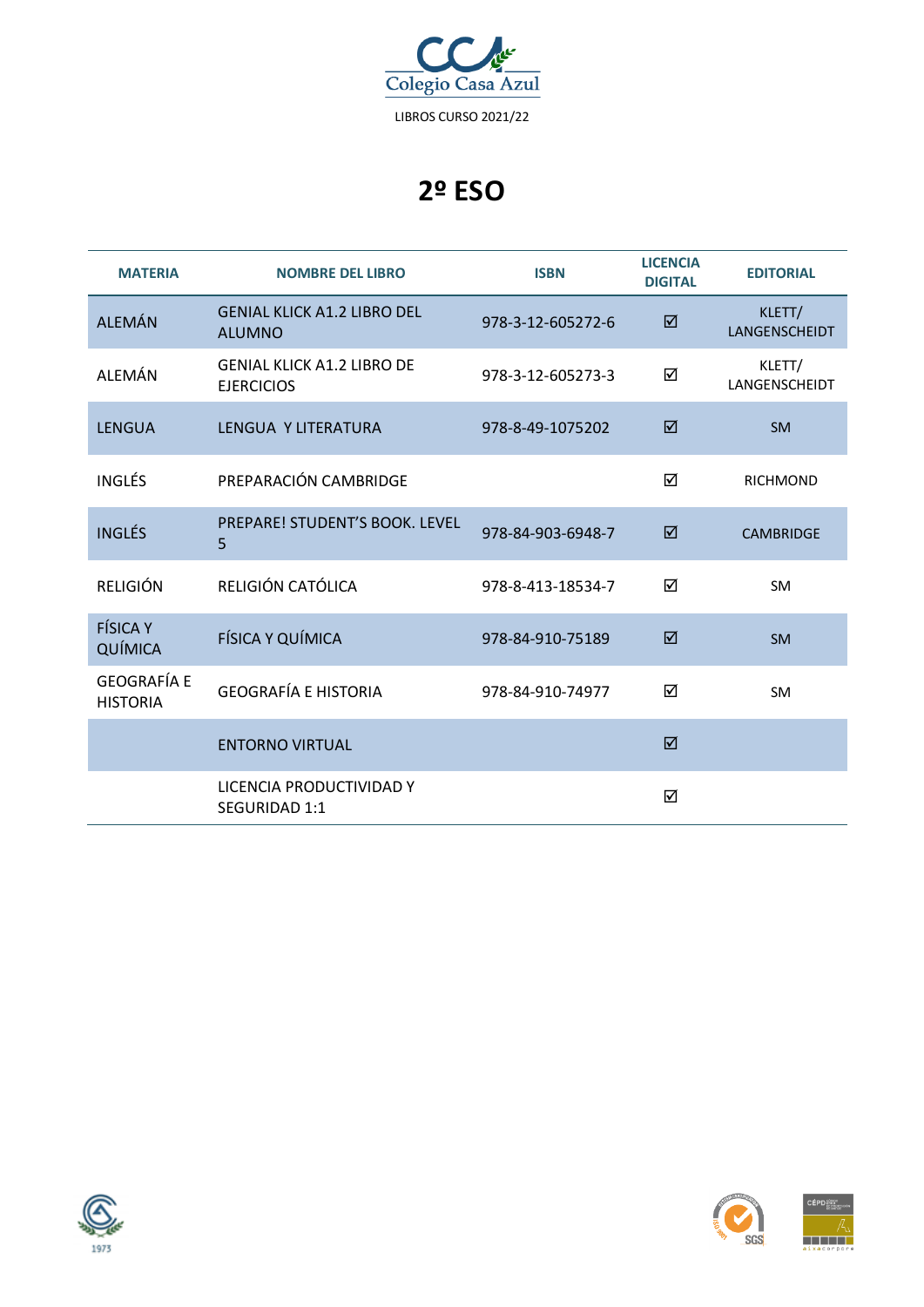

| <b>MATERIA</b>                                   | <b>NOMBRE DEL LIBRO</b>                                                            | <b>ISBN</b>       | <b>LICENCIA</b><br><b>DIGITAL</b> | <b>EDITORIAL</b>                 |
|--------------------------------------------------|------------------------------------------------------------------------------------|-------------------|-----------------------------------|----------------------------------|
| <b>LENGUA</b>                                    | LENGUA CASTELLANA Y<br><b>LITERATURA</b>                                           | 978-84-910-75356  | ☑                                 | <b>SM</b>                        |
| <b>EDUCACIÓN</b><br>PLÁSTICA                     | EDUCACIÓN PLÁSTICA, VISUAL Y<br><b>AUDIOVISUAL II</b>                              | 978-8-467-57641-2 | ☑                                 | <b>SM</b>                        |
| <b>ALEMÁN</b>                                    | <b>GENIAL KLICK A 2.1 LIBRO DEL</b><br><b>ALUMNO</b>                               | 978-31-260-5274-0 | $\boxtimes$                       | KLETT/<br>LANGENSCHEIDT          |
| <b>ALEMÁN</b>                                    | <b>GENIAL KLICK A2.1 LIBRO DE</b><br><b>EJERCICIOS</b>                             | 978-31-260-5275-7 | ☑                                 | KLETT/<br>LANGENSCHEIDT          |
| <b>ALEMÁN</b>                                    | LECTURA. KOMMISSAR<br>ZUFALL (KLARA & THEO)                                        | 978-31-260-6430-9 |                                   | KLETT/<br>LANGENSCHEIDT          |
| FÍSICA Y QUÍMICA                                 | FÍSICA Y QUÍMICA                                                                   | 978-84-910-7533-2 | ☑                                 | <b>SM</b>                        |
| <b>GEOGRAFÍA</b>                                 | <b>GEOGRAFÍA E HISTORIA</b>                                                        | 978-84-910-7544-8 | ☑                                 | <b>SM</b>                        |
| <b>BIOLOGÍA Y</b><br>GEOLOGÍA                    | <b>BIOLOGÍA Y GEOLOGÍA</b>                                                         | 978-84-910-7547-9 | ☑                                 | <b>SM</b>                        |
| <b>INGLÉS</b>                                    | PREPARE! STUDENT'S BOOK.<br>LEVEL 5 (ALUMNOS/AS NUEVOS QUE NO<br><b>LO TENGAN)</b> | 978-84-903-6948-7 | ☑                                 | <b>CAMBRIDGE</b>                 |
| <b>INGLÉS</b>                                    | PREPARACIÓN CAMBRIDGE                                                              |                   | ☑                                 | <b>RICHMOND</b>                  |
| <b>INGLÉS</b>                                    | LECTURA: FRANKENSTEIN: MARY<br><b>SHELLEY</b>                                      | 928-02-414-3094-1 |                                   | <b>PENGUIN</b><br><b>READERS</b> |
| <b>RELIGIÓN</b>                                  | RELIGIÓN CATÓLICA                                                                  | 978-8-413-18056-4 | ☑                                 | <b>SM</b>                        |
| <b>ECONOMÍA</b>                                  | INICIACIÓN A LA ACTIVIDAD<br>EMPRENDEDORA Y EMPRESARIAL<br>(NIVEL I)               | 978-84-680-8818-1 |                                   | SANTILLANA                       |
| EDUCACIÓN PARA<br>LA CIUDADANÍA Y<br><b>DDHH</b> | EDUCACIÓN PARA LA<br>CIUDADANÍA                                                    |                   | ☑                                 | <b>SM</b>                        |
|                                                  | <b>ENTORNO VIRTUAL</b>                                                             |                   | ☑                                 |                                  |
|                                                  | LICENCIA PRODUCTIVIDAD Y<br>SEGURIDAD 1:1                                          |                   | ☑                                 |                                  |



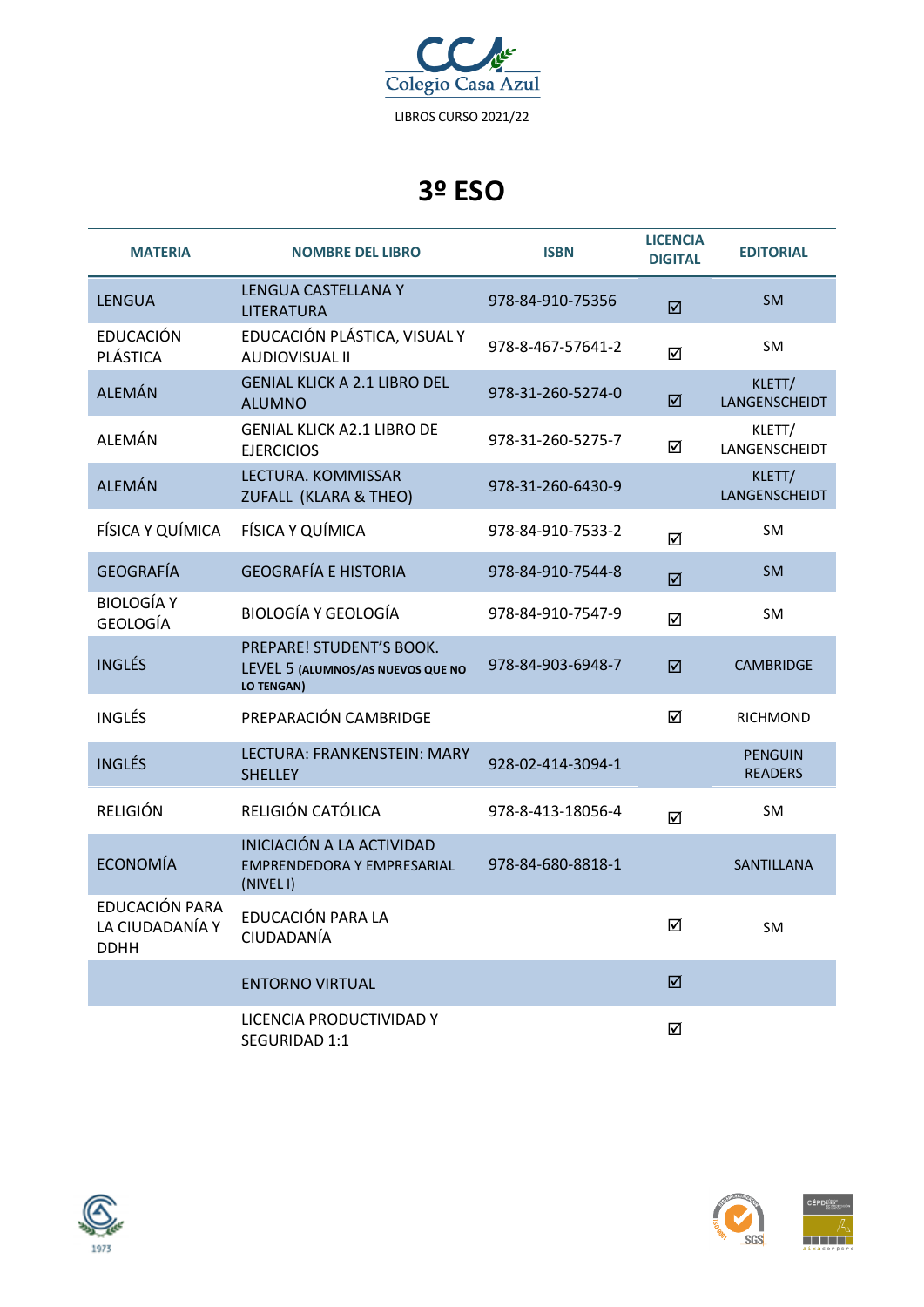

| <b>MATERIA</b>                        | <b>NOMBRE DEL LIBRO</b>                                                                  | <b>ISBN</b>       | <b>LICENCIA</b><br><b>DIGITAL</b> | <b>EDITORIAL</b>        |
|---------------------------------------|------------------------------------------------------------------------------------------|-------------------|-----------------------------------|-------------------------|
| <b>INGLÉS</b>                         | PREPARE! STUDENT'S BOOK LEVEL 7                                                          | 978-84-903-6960-9 | $\overline{\mathbf{M}}$           | <b>CAMBRIDGE</b>        |
| <b>INGLÉS</b>                         | PREPARACIÓN CAMBRIDGE                                                                    |                   |                                   | <b>RICHMOND</b>         |
| <b>RELIGIÓN</b>                       | RELIGIÓN CATÓLICA                                                                        | 978-8-413-18057-1 | ☑                                 | <b>SM</b>               |
| LENGUA                                | LENGUA CASTELLANA. PROYECTO<br><b>SAVIA CANARIAS</b>                                     | 978-8-491-07460-1 | ☑                                 | SM                      |
| <b>BIOLOGÍA</b><br><b>GEOLOGÍA</b>    | <b>BIOLOGÍA Y GEOLOGÍA. PROYECTO</b><br><b>SAVIA</b>                                     | 978-8-491-82813-6 | ☑                                 | <b>SM</b>               |
| ALEMÁN                                | <b>GENIAL KLICK A2.2 LIBRO DEL</b><br><b>ALUMNO</b>                                      | 978-3-126-05276-4 | ☑                                 | KLETT/<br>LANGENSCHEIDT |
| <b>ALEMÁN</b>                         | <b>GENIAL KLICK A2.2 LIBRO DE</b><br><b>EJERCICIOS</b>                                   | 978-31-260-5277-1 | ☑                                 | KLETT/<br>LANGENSCHEIDT |
| ALEMÁN                                | <b>FALSCHES SPIEL IN MÜNCHEN</b>                                                         | 978-31-267-5117-9 |                                   | KLETT/<br>LANGENSCHEIDT |
| <b>ALEMÁN</b>                         | PREPARACIÓN DEL GOETHE A2 MIT<br>ERFOLGZUM GOETHE-ZERTIFIKAT<br><b>A2:FIT IN DEUTSCH</b> | 978-31-267-5812-3 |                                   | KLETT/<br>LANGENSCHEIDT |
| <b>HISTORIA</b>                       | <b>HISTORIA</b>                                                                          |                   | ☑                                 | SM                      |
| <b>GEOGRAFÍA</b><br><b>E HISTORIA</b> | <b>GEOGRAFÍA E HISTORIA DE</b><br><b>CANARIAS</b>                                        | 978-8-468-20121-4 | ☑                                 | <b>Vicens-Vives</b>     |
| <b>FÍSICA Y</b><br>QUÍMICA            | FÍSICA Y QUÍMICA. PROYECTO SAVIA                                                         | 978-8-491-82795-5 | ☑                                 | <b>SM</b>               |
| <b>ECONOMÍA</b>                       | ECONOMÍA. SAVIA DIGITAL                                                                  | 978-8-467-58795-1 | ☑                                 | <b>SM</b>               |
|                                       | <b>ENTORNO VIRTUAL</b>                                                                   |                   | ☑                                 |                         |
|                                       | LICENCIA PRODUCTIVIDAD Y<br>SEGURIDAD 1:1                                                |                   | ☑                                 |                         |



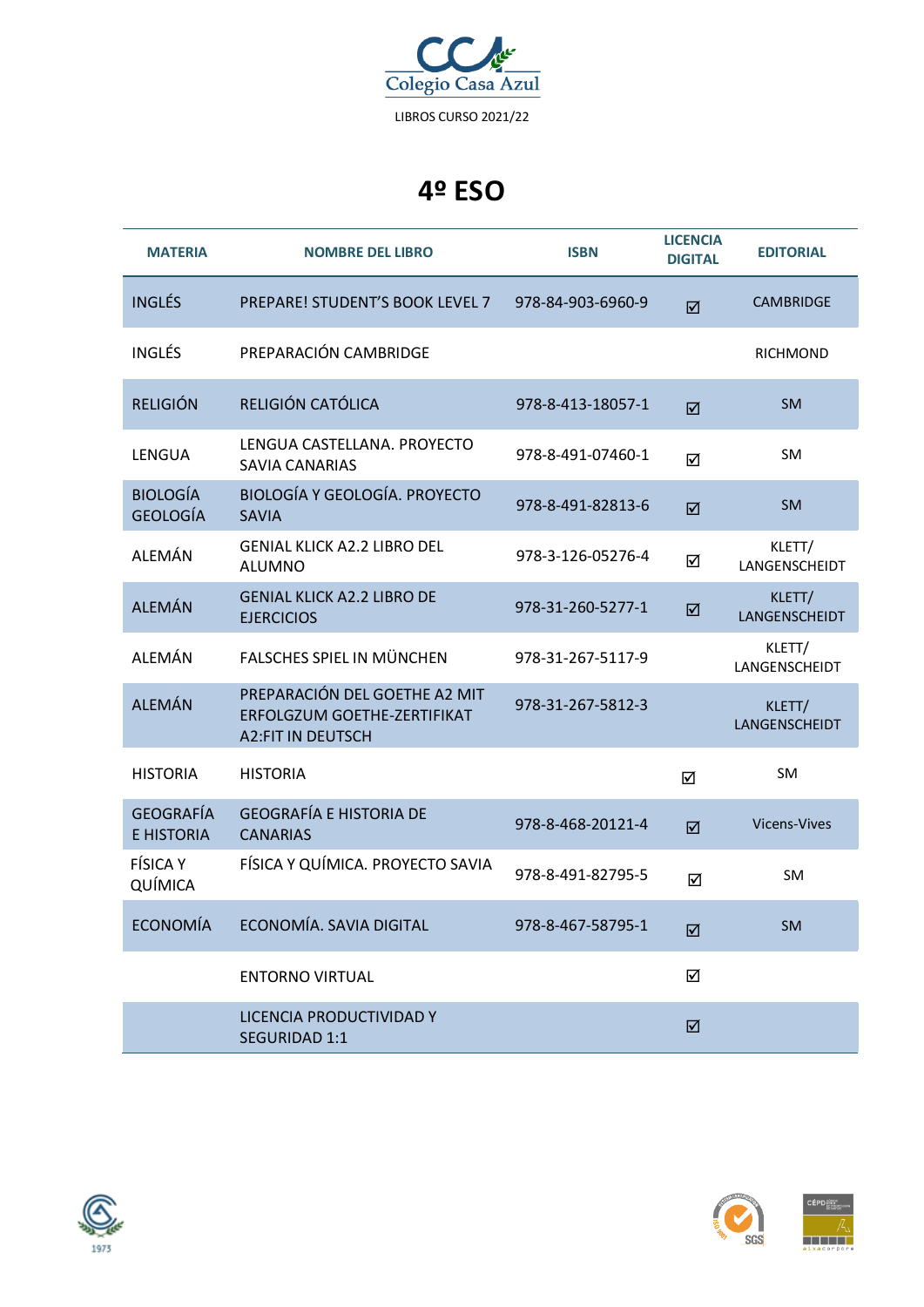

# **1º BACHILLERATO**

| <b>MATERIA</b>                         | <b>NOMBRE DEL LIBRO</b>                                                              | <b>ISBN</b>       | <b>LICENCIA</b><br><b>DIGITAL</b> | <b>EDITORIAL</b>                 |
|----------------------------------------|--------------------------------------------------------------------------------------|-------------------|-----------------------------------|----------------------------------|
| <b>INGLÉS</b>                          | PREPARE! STUDENT'S BOOK LEVEL 7<br>[ALUMNOS/AS NUEVOS QUE NO LO<br><b>TENGAN]</b>    | 978-8-490-36960-9 | ☑                                 | <b>CAMBRIDGE</b>                 |
| <b>INGLÉS</b>                          | THE WOMAN IN WHITE: WILLIE<br><b>COLLINS</b>                                         |                   |                                   | <b>PENGUIN</b><br><b>READERS</b> |
| <b>INGLÉS</b>                          | PREPARACIÓN CAMBRIDGE                                                                |                   | ☑                                 | <b>RICHMOND</b>                  |
| <b>ALEMÁN</b>                          | <b>GENIAL KLICK B1.1 LIBRO DEL ALUMNO</b>                                            | 978-31-260-5069-2 | ☑                                 | KLETT/<br>LANGENSCHEIDT          |
| <b>ALEMÁN</b>                          | <b>GENIAL KLICK B1.1 LIBRO DE</b><br><b>EJERCICIOS INTERACTIVOS</b>                  | 978-31-260-5070-8 | ☑                                 | KLETT/<br>LANGENSCHEIDT          |
| ALEMÁN                                 | LECTURA: ANNA                                                                        | 978-31-260-6432-3 |                                   | KLETT/<br>LANGENSCHEIDT          |
| <b>ALEMÁN</b>                          | PREPARACIÓN GOETHE A2 MIT<br>ERFOLGZUM GOETHE-ZERTIFIKAT<br><b>A2:FIT IN DEUTSCH</b> | 978-31-267-5812-3 |                                   | KLETT/<br>LANGENSCHEIDT          |
| <b>FILOSOFÍA</b>                       | LECTURA: 1984- GEORGE ORWELL                                                         | 978-8-499-89094-4 |                                   | <b>DEBOLSILLO</b>                |
| <b>FILOSOFÍA</b>                       | LECTURA: REBELIÓN EN LA GRANJA -<br><b>GEORGE ORWELL</b>                             | 978-8-499-89095-1 |                                   | <b>DEBOLSILLO</b>                |
| <b>HISTORIA</b>                        | HISTORIA DEL MUNDO<br>CONTEMPORÁNEO. SAVIA DIGITAL                                   | 978-84-675-7658-0 | ☑                                 | <b>SM</b>                        |
| <b>FÍSICA Y</b><br>QUÍMICA             | FÍSICA Y QUÍMICA. SAVIA DIGITAL                                                      | 978-84-675-7651-1 | ☑                                 | <b>SM</b>                        |
| <b>CULTURA</b><br><b>CIENTÍFICA</b>    | <b>CULTURA CIENTÍFICA</b>                                                            | 978-84-680-1186-8 |                                   | SANTILLANA                       |
| <b>TECNOLOGÍA</b><br><b>INDUSTRIAL</b> | <b>TECNOLOGÍA INDUSTRIAL</b>                                                         | 978-8-448-61130-9 |                                   | Mc Graw-Hill                     |
| ECONOMÍA                               | ECONOMÍA. SAVIA DIGITAL                                                              | 978-84-675-7654-2 | ☑                                 | <b>SM</b>                        |
|                                        | <b>ENTORNO VIRTUAL</b>                                                               |                   | ☑                                 |                                  |
|                                        | LICENCIA PRODUCTIVIDAD Y<br>SEGURIDAD 1:1                                            |                   | ☑                                 |                                  |